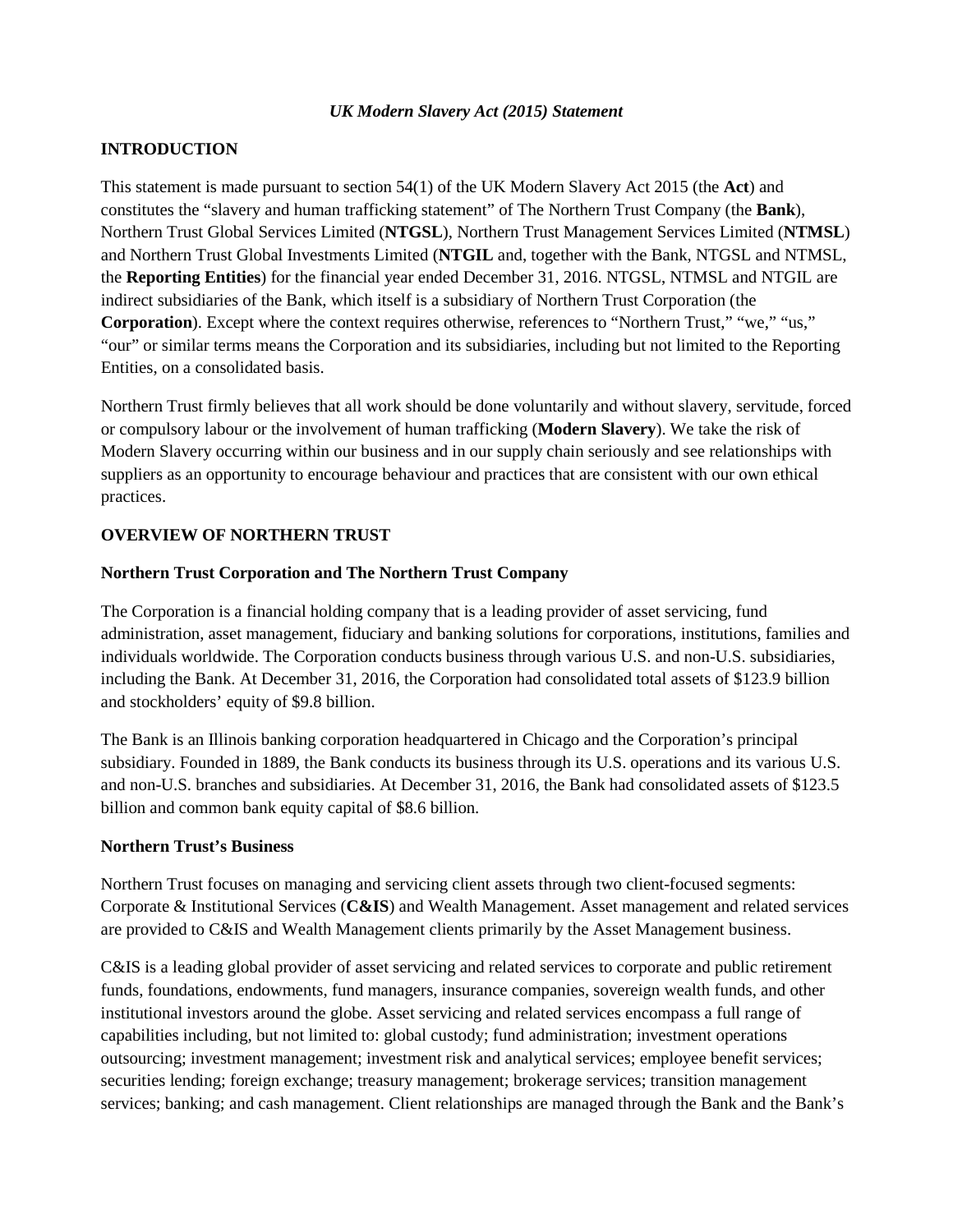and the Corporation's other subsidiaries, including support from locations in North America, Europe, the Middle East, and the Asia-Pacific region. At December 31, 2016, total C&IS assets under custody were \$6.2 trillion and assets under management were \$694.0 billion.

Wealth Management focuses on high-net-worth individuals and families, business owners, executives, professionals, retirees, and established privately-held businesses in its target markets. The business also includes the Global Family Office, which provides customized services to meet the complex financial needs of individuals and family offices in the United States and throughout the world with assets typically exceeding \$200 million. In supporting these targeted segments, Wealth Management provides trust, investment management, custody, and philanthropic services; financial consulting; guardianship and estate administration; family business consulting; family financial education; brokerage services; and private and business banking.

Wealth Management is one of the largest providers of advisory services in the United States, with \$543.6 billion in assets under custody and \$248.4 billion in assets under management at December 31, 2016. Wealth Management services are delivered by multidisciplinary teams through a network of offices in 18 U.S. states and Washington, D.C., as well as offices in London, Guernsey, and Abu Dhabi.

Asset Management, through the Corporation's various subsidiaries, supports the C&IS and Wealth Management segments by providing a broad range of asset management and related services and other products to clients around the world. Investment solutions are delivered through separately managed accounts, bank common and collective funds, registered investment companies, exchange traded funds, non-U.S. collective investment funds, and unregistered private investment funds. Asset Management's capabilities include active, passive and engineered equity; active and passive fixed income; cash management; alternative asset classes (such as private equity and hedge funds of funds); and multi-manager advisory services and products. Asset Management's activities also include overlay services and other risk management services. Asset Management operates internationally through subsidiaries and distribution arrangements and its revenue and expenses are fully allocated to C&IS and Wealth Management. As discussed above, Northern Trust managed \$942.4 billion in assets as of December 31, 2016, including \$694.0 billion for C&IS clients and \$248.4 billion for Wealth Management clients.

### **Northern Trust's Employee Base**

As of December 31, 2016, Northern Trust has approximately 17,100 full-time equivalent employees globally.

### **POLICIES IN RELATION TO SLAVERY AND HUMAN TRAFFICKING**

One of Northern Trust's three guiding principles is 'Integrity' (the others being 'Service' and 'Expertise'). Our **Code of Business Conduct and Ethics** and our **Standards of Conduct Policy** reflect our commitment to acting ethically and with integrity in all our business relationships and to the adoption of sound business practices. For Northern Trust, the adoption and enforcement of effective systems and controls designed to ensure that Modern Slavery is not taking place anywhere in our business or supply chain is one part of that commitment.

We have developed a new **Supplier Code of Conduct** which is being rolled out to all new suppliers with whom we contract, along with our existing critical and key suppliers. Over time and on a risk based approach, we will expand the usage of this document to our other existing suppliers with whom we contract.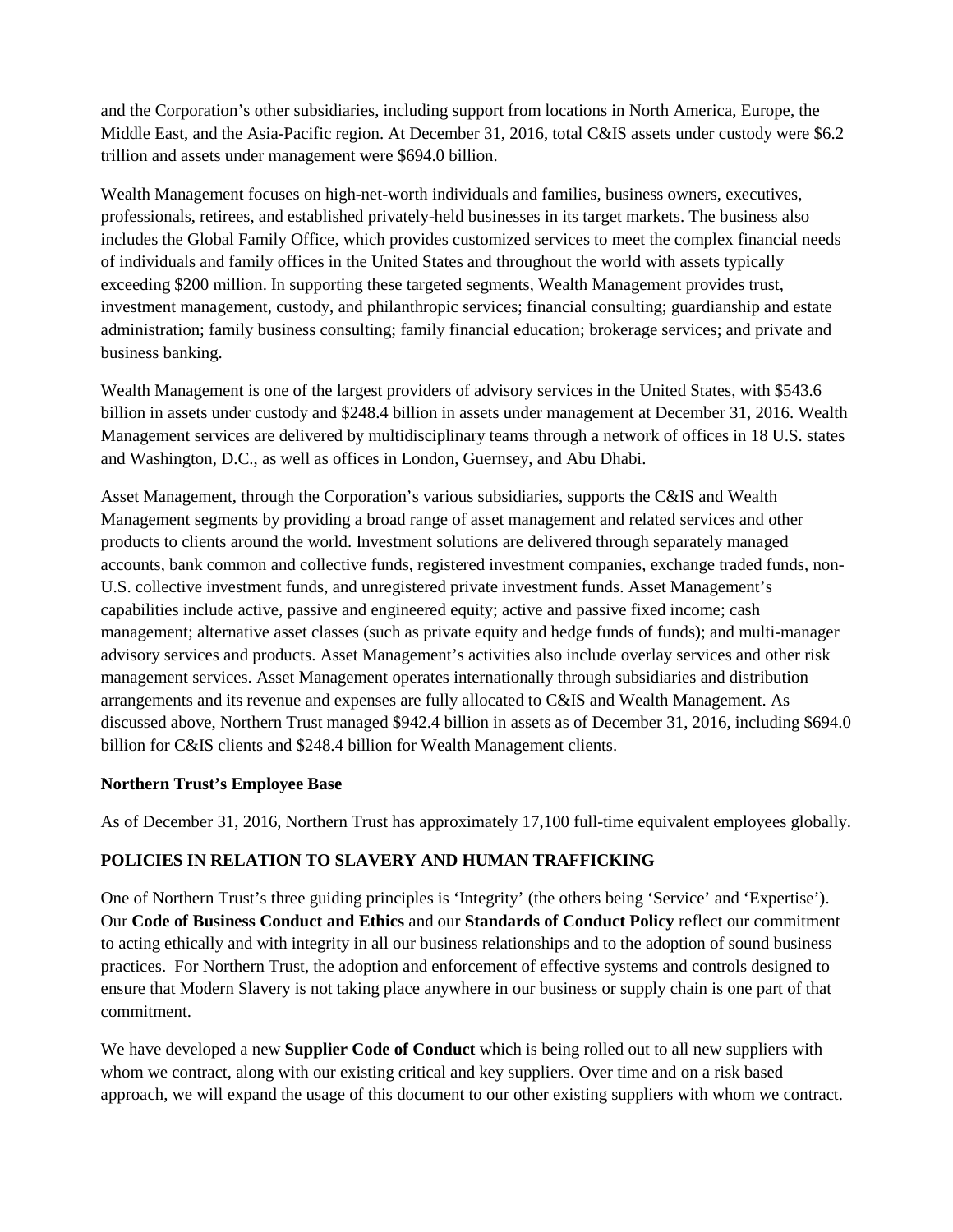Under the Supplier Code of Conduct a third-party supplier must:

- adopt sound labour practices and treat its workers fairly in accordance with local laws and regulations;
- refrain from using forced labour, whether in the form of prison labour, indentured labour, bonded labour or otherwise;
- refrain from engaging in any acts of Modern Slavery;
- take commercially reasonable steps to prevent their own subcontractors and suppliers from engaging in any acts of Modern Slavery; and
- notify Northern Trust if such supplier identifies any instance of Modern Slavery on its part or on the part of any of its subcontractors or suppliers.

The Supplier Code of Conduct may be found at: [https://cdn.northerntrust.com/pws/nt/documents/about-us/](https://cdn.northerntrust.com/pws/nt/documents/about-us/northern-trust-supplier-code-of-conduct.pdf) northern-trust-supplier-code-of-conduct.pdf

# **DUE DILIGENCE PROCESS AND MEASURES TAKEN TO PREVENT MODERN SLAVERY IN OUR BUSINESSES**

### **Northern Trust as an Employer**

Northern Trust employees across the globe are hired in accordance with Northern Trust's recruitment policies which are in line with best practices. We strive to comply with all applicable employment legislation relating to employee terms and conditions, including pay. Our human rights and workforce principles apply throughout Northern Trust and are embedded in our policies. They expressly reference our conformance with the International Labour Organization's standards and other public policies.

### **Northern Trust and Its Supply Chain**

In order to carry out our business activities we rely on a large number of suppliers. Our suppliers include both third-party service providers and Northern Trust's own entities. The supply chain is made up primarily with suppliers of information technology and communications equipment, software, catering, cleaning, security services and office equipment. It also includes suppliers of professional services such as business and strategy consulting, recruitment agencies, legal counsel, training and insurance providers. Finally there are those suppliers which support Northern Trust's client servicing requirements, including sub-custodians, brokers and distributors.<sup>[1](#page-2-0)</sup>

Northern Trust's procurement procedures require that the specialist procurement team (**Procurement**) be involved at the initiation of a project and/or identification of the need to engage a third-party supplier of a product or service for all but the lowest-risk and lowest-spend purchases. The Procurement team's level of <sup>1</sup>

<span id="page-2-0"></span>Please note, the discussion of Northern Trusts' supply chain management contained herein focusses primarily on third-party suppliers other than those providing sub-custody services, which are managed through a separate engagement and oversight program. In addition, outsourcing to other Northern Trust affiliates is managed through our Business Process Transition Program. Both of these programs provide controls akin to those described herein.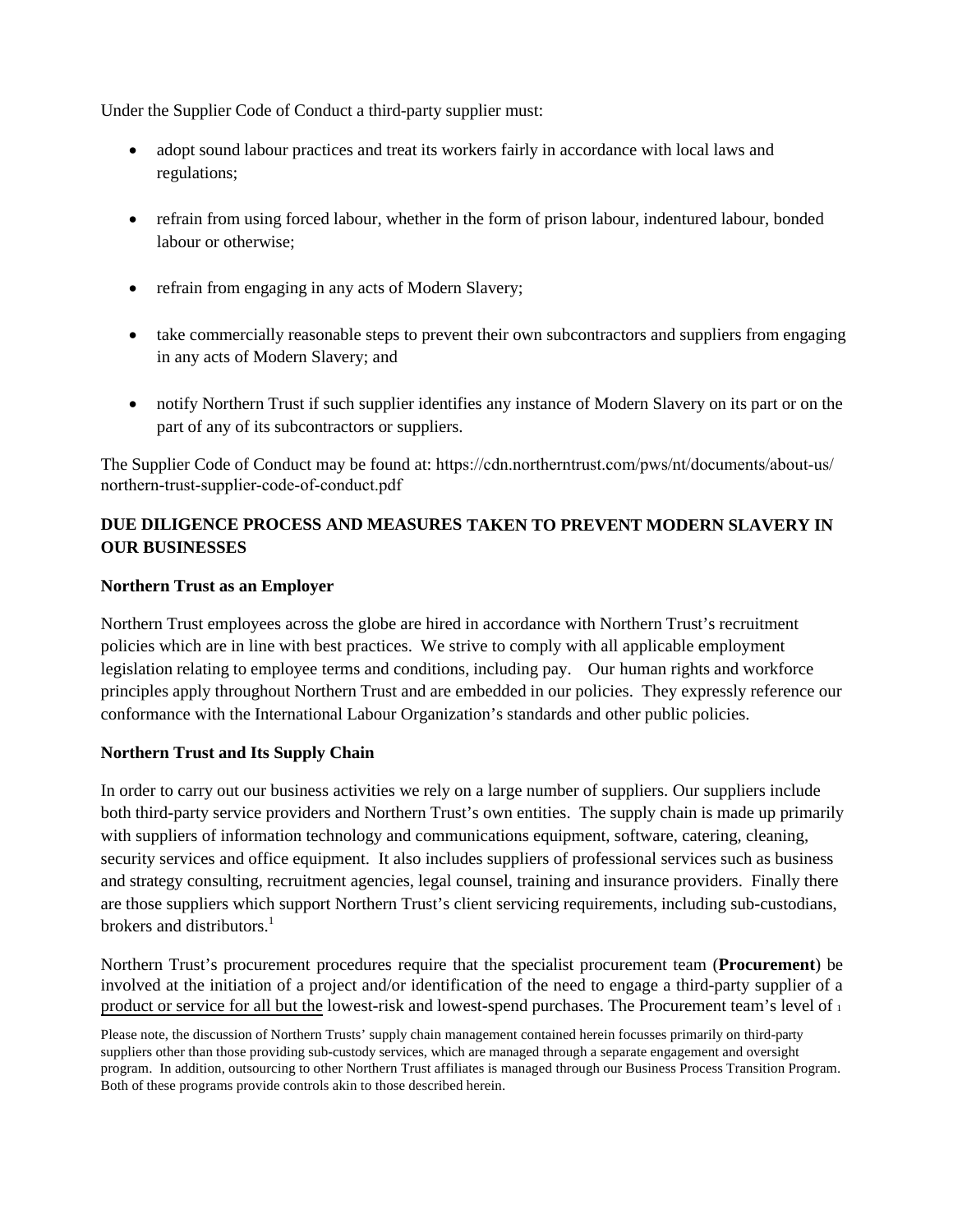ongoing involvement depends on the complexity of the engagement. The following gives an overview of our supply chain management of third-party suppliers.

Prior to entering into a new third-party supplier relationship, Procurement will initiate due diligence on the potential supplier, which includes a review of the supplier's compliance with various applicable laws and regulations. A subsequent risk assessment of the supplier determines the appropriate level of ongoing monitoring.

Once a contract with a third-party supplier is in place, Northern Trust dedicates an internal manager for the supplier relationship (**Vendor Manager**). The responsibilities of the Vendor Manager include:

- monitoring the supplier against the terms of the contract and service level agreements; and
- documenting, maintaining and reporting legal and other issues or incidents.

The requirements for Vendor Manager oversight vary depending on the risk assessment of the supplier.

If a supplier is found to be in breach of its contract, including any breach of the Supplier Code of Conduct, and if the situation is not remediated, we may terminate our relationship with the supplier and disqualify the supplier from participating in any future bidding processes for Northern Trust's mandates.

During the course of 2016 we proceeded to carry out a high-level risk assessment of our critical and key suppliers, accounting for 45% of our procurement spend as of year-end 2016. Drawing on guidance published by the UK Chartered Institute of Purchasing and Supply, we assessed them against four drivers of risk: location of product or service; industry sector; supplier relationship; and existing information on risk (in both the private and public domains). In conducting our assessment, we broke the risk drivers down into more detailed risk descriptions<sup>[2](#page-3-0)</sup> and applied a 3-point risk rating (High, Medium or Low) to each risk driver. After applying the controls that Northern Trust has in place to this assessment, we found no areas of high risk with respect to our critical and key suppliers, but there are some areas of medium risk, reflecting a current lack of information primarily about the geographical regions in which our suppliers ultimately source the products and services we buy from them. We are taking steps to address this in an enhanced due diligence questionnaire, which will capture more of the information that we need to finalise this phase of our risk assessment process and review the effectiveness of our controls, in due course.

### **TRAINING**

 $\overline{a}$ 

The Procurement team are regularly briefed and trained on enhancements to our supplier requirements. During 2016 we also enhanced Vendor Management training to specifically cover Modern Slavery risk.

<span id="page-3-0"></span> $2$  Descriptions within the location of product or service driver included: freedom of association; health and safety procedures (reports and content); freedom of movement; occurrence of discrimination; and average living conditions. Descriptions within the industry sector driver included: recruitment practices and termination of employment; employment profile (reliance on low-skilled and / or migrant workers); living wage; and existence of grievance mechanisms. Descriptions within the supplier relationship driver included: duration; level of oversight; and value of the contract. Descriptions within the existing information on risk driver included: existence of an Ethics / Whistleblower Policy; existence of a Business Code of Conduct; non-compliances concerning the above or other factors that are indicators of Modern Slavery; and media or non-governmental organization reports indicating possible problems with labour standards.